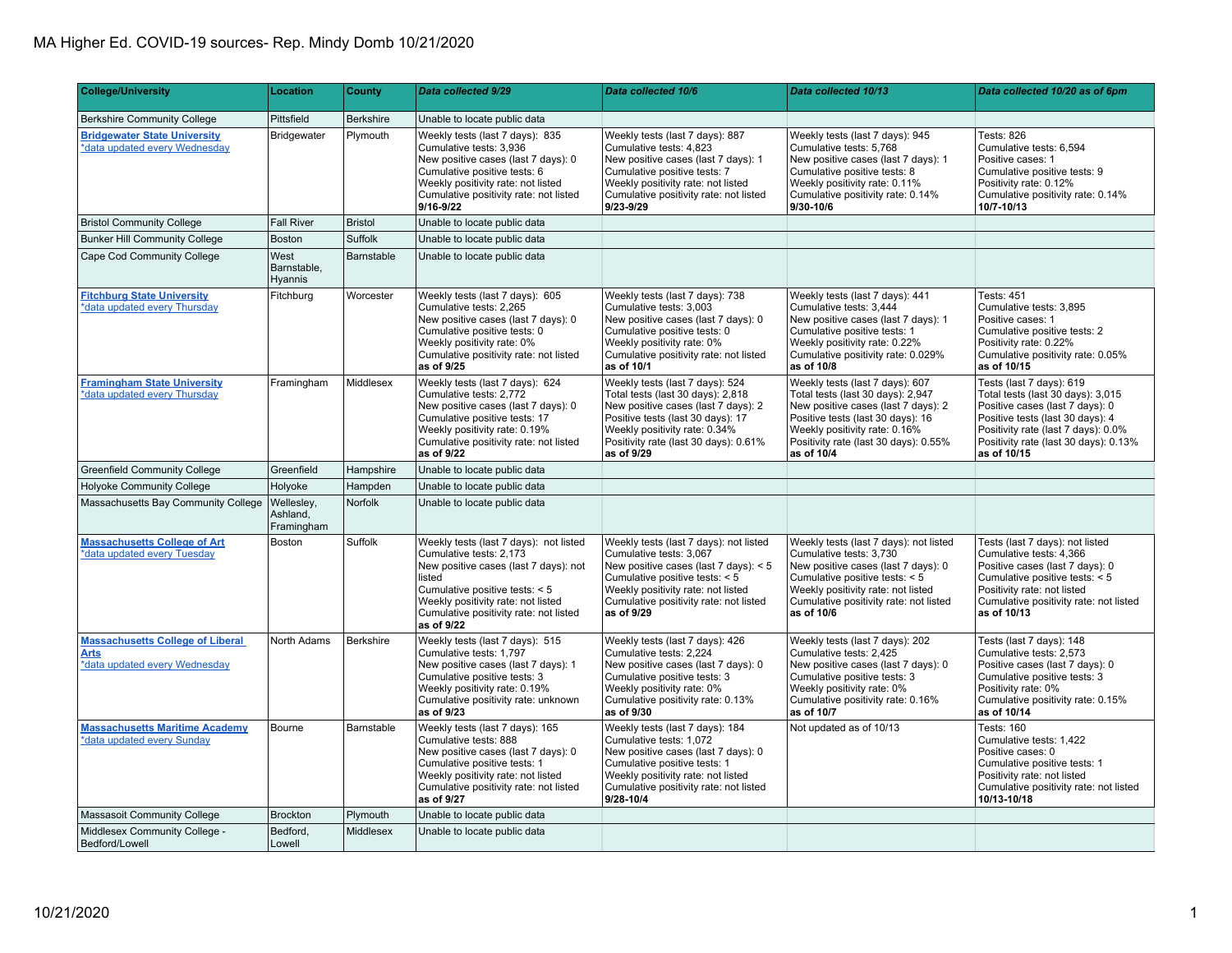## MA Higher Ed. COVID-19 sources- Rep. Mindy Domb 10/21/2020

| <b>College/University</b>                                                                     | <b>Location</b>             | County    | Data collected 9/29                                                                                                                                                                                                                                       | Data collected 10/6                                                                                                                                                                                                                         | Data collected 10/13                                                                                                                                                                                                                          | Data collected 10/20 as of 6pm                                                                                                                                                                                               |
|-----------------------------------------------------------------------------------------------|-----------------------------|-----------|-----------------------------------------------------------------------------------------------------------------------------------------------------------------------------------------------------------------------------------------------------------|---------------------------------------------------------------------------------------------------------------------------------------------------------------------------------------------------------------------------------------------|-----------------------------------------------------------------------------------------------------------------------------------------------------------------------------------------------------------------------------------------------|------------------------------------------------------------------------------------------------------------------------------------------------------------------------------------------------------------------------------|
| Mount Wachusett Community College                                                             | Gardner                     | Worcester | Unable to locate public data                                                                                                                                                                                                                              |                                                                                                                                                                                                                                             |                                                                                                                                                                                                                                               |                                                                                                                                                                                                                              |
| North Shore Community College                                                                 | Danvers, Lynn,<br>Middleton | Essex     | Unable to locate public data                                                                                                                                                                                                                              |                                                                                                                                                                                                                                             |                                                                                                                                                                                                                                               |                                                                                                                                                                                                                              |
| Northern Essex Community College                                                              | Haverhill                   | Plymouth  | Unable to locate public data                                                                                                                                                                                                                              |                                                                                                                                                                                                                                             |                                                                                                                                                                                                                                               |                                                                                                                                                                                                                              |
| Quinsigamond Community College                                                                | Worcester                   | Worcester | Unable to locate public data                                                                                                                                                                                                                              |                                                                                                                                                                                                                                             |                                                                                                                                                                                                                                               |                                                                                                                                                                                                                              |
| Roxbury Community College                                                                     | Boston                      | Suffolk   | Unable to locate public data                                                                                                                                                                                                                              |                                                                                                                                                                                                                                             |                                                                                                                                                                                                                                               |                                                                                                                                                                                                                              |
| <b>Salem State University</b><br>*data updated every Wednesday                                | Salem                       | Essex     | Cumulative tests: 1,918<br>Weekly tests (last 7 days): 350<br>Cumulative positive tests: 2<br>New positive cases (last 7 days): 1<br>Weekly positivity rate: 1.27%<br>Cumulative positivity rate: not listed<br>as of 9/23                                | Weekly tests (last 7 days): 441<br>Cumulative tests: 2.359<br>New positive cases (last 7 days): 1<br>Cumulative positive tests: 3<br>Weekly positivity rate: 0.10%<br>Cumulative positivity rate: not listed<br>as of 9/30                  | Weekly tests (last 7 days): 432<br>Cumulative tests: 2.791<br>New positive cases (last 7 days): 1<br>Cumulative positive tests: 4<br>Weekly positivity rate: 0.28%<br>Cumulative positivity rate: 0.13%<br>as of 10/7                         | Tests (last 7 days): 439<br>Cumulative tests: 3.230<br>Positive cases (last 7 days): 0<br>Cumulative positive tests: 4<br>Positivity rate: 0.0%<br>Cumulative positivity rate: 0.11%<br>as of 10/14                          |
| Springfield Technical Community<br>College                                                    | Springfield                 | Hampden   | Unable to locate public data                                                                                                                                                                                                                              |                                                                                                                                                                                                                                             |                                                                                                                                                                                                                                               |                                                                                                                                                                                                                              |
| <b>University of Massachusetts Amherst Amherst</b><br>*data updated daily                     |                             | Hampshire | Weekly tests (last 7 days): not listed<br>Cumulative tests: 57,270<br>New positive cases (last 7 days): 4<br>Cumulative positive tests: 39<br>Weekly positivity rate: 0.16%<br>Cumulative positivity rate: 0.07%<br>as of 9/29                            | Weekly tests (last 7 days): not listed<br>Cumulative tests: 70,121<br>New positive cases (last 7 days): 40<br>Cumulative positive tests: 121<br>Weekly positivity rate: 0.62%<br>Cumulative positivity rate: 0.17%<br>as of 10/6            | Weekly tests (last 7 days): not listed<br>Cumulative tests: 83,288<br>New positive cases (last 7 days): 0<br>Cumulative positive tests: 138<br>Weekly positivity rate: 0.65%<br>Cumulative positivity rate: 0.17%<br>as of 10/13              | Tests (last 7 days): 9,770<br>Cumulative tests: 95,743<br>Positive cases (last 7 days): 0<br>Cumulative positive tests: 152<br>Positivity rate (last 7 days): 0.11%<br>Cumulative positivity rate: 0.16%<br>as of 10/19      |
| <b>University of Massachusetts Boston</b><br>*data update frequency unknown                   | Boston                      | Suffolk   | Weekly tests (last 7 days): 1,420<br>Cumulative tests: not listed<br>New positive cases (last 7 days): 3<br>Cumulative positive tests: 39<br>Weekly positivity rate: 0.21%<br>Cumulative positivity rate: not listed<br>as of 9/28                        | Not updated as of 10/6                                                                                                                                                                                                                      | Weekly tests (last 7 days): 373<br>Cumulative tests: 1.793<br>New positive cases (last 7 days): 2<br>Cumulative positive tests: 5<br>Weekly positivity rate: 0.5%<br>Cumulative positivity rate: 0.5%<br>10/6-10/13                           | Weekly tests (last 7 days): 465<br>Cumulative tests: 2.258<br>New positive cases (last 7 days): 3<br>Cumulative positive tests: 8<br>Weekly positivity rate: 0.6%<br>Cumulative positivity rate: 0.3%<br>as of 10/16         |
| <b>University of Massachusetts</b><br><b>Dartmouth</b><br>*data update frequency unknown      | Darmouth                    | Bristol   | Weekly tests (last 7 days): 1,508<br>Cumulative tests: 6,345<br>New positive cases (last 7 days): 4<br>Cumulative positive tests: 19<br>Weekly positivity rate: 0.27%<br>Cumulative positivity rate: not listed<br>as of 9/25                             | Weekly tests (last 7 days): 1,563<br>Cumulative tests: 7,908<br>New positive cases (last 7 days): 6<br>Cumulative positive tests: 25<br>Weekly positivity rate: 0.38%<br>Cumulative positivity rate: not listed<br>as of 10/3               | Weekly tests (last 7 days): 1,507<br>Cumulative tests: 9,415<br>New positive cases (last 7 days): 0<br>Cumulative positive tests: 25<br>Weekly positivity rate: 0.0%<br>Cumulative positivity rate: not listed<br>as of 10/9                  | Tests (last 7 days): 1,307<br>Cumulative tests: 10,722<br>Positive cases (last 7 days): 16<br>Cumulative positive tests: 41<br>Positivity rate (last 7 days): 1.22%<br>Cumulative positivity rate: not listed<br>as of 10/17 |
| <b>University of Massachusetts Lowell</b><br>*data update frequency unknown                   | Lowell                      | Middlesex | Weekly tests ("prior week"): 1,014<br>Cumulative tests: 4,474<br>New positive cases (last 7 days): not<br>listed<br>Cumulative positive tests: 2<br>Weekly positivity rate: not listed<br>Cumulative positivity rate: not listed<br>as of date not listed | Weekly tests ("prior week"): 980<br>Cumulative tests: 5,454<br>New positive cases (last 7 days): 0<br>Cumulative positive tests: 2<br>Weekly positivity rate: not listed<br>Cumulative positivity rate: not listed<br>as of date not listed | Weekly tests ("prior week"): 1,094<br>Cumulative tests: 6,548<br>New positive cases (last 7 days): 0<br>Cumulative positive tests: 2<br>Weekly positivity rate: not listed<br>Cumulative positivity rate: not listed<br>as of date not listed | Tests: 1,100<br>Cumulative tests: 7,648<br>New positive cases: 0<br>Cumulative positive tests: 2<br>Positivity rate: not listed<br>Cumulative positivity rate: not listed<br>as of 10/17                                     |
| <b>University of Massachusetts Medical</b><br><b>School</b><br>*data update frequency unknown | Worcester                   | Worcester | Weekly tests: 2.048<br>Cumulative tests: 21,770<br>New positive cases (last 7 days): 0<br>Cumulative positive tests: 12<br>Weekly positivity rate: not listed<br>Cumulative positivity rate: not listed<br>9/20-9/26                                      | Weekly tests: 2,073<br>Cumulative tests: 23,843<br>New positive cases (last 7 days): 4<br>Cumulative positive tests: 16<br>Weekly positivity rate: not listed<br>Cumulative positivity rate: 0.06%<br>$9/27 - 10/3$                         | Not updated as of 10/13                                                                                                                                                                                                                       | Tests (last 7 days): 1954<br>Cumulative tests: 27,845<br>Positive cases (last 7 days): 0<br>Cumulative positive tests: 16<br>Positivity rate: not listed<br>Cumulative positivity rate: 0.06%<br>10/11-10/17                 |
| <b>Westfield State University</b><br>*data updated every Thursday                             | Westfield                   | Hampden   | Weekly tests (last 7 days): not listed<br>Cumulative tests: 378<br>New positive cases (this week): 0<br>Cumulative positive tests: 0<br>Weekly positivity rate: 0%<br>Cumulative positivity rate: not listed<br>as of 9/24                                | Weekly tests (last 7 days): not listed<br>Cumulative tests: 3,205<br>New positive cases (last 7 days): 4<br>Cumulative positive tests: 4<br>Weekly positivity rate: not listed<br>Cumulative positivity rate: 0.125%<br>as of 10/1          | Weekly tests (last 7 days): not listed<br>Cumulative tests: 3,222<br>New positive cases (last 7 days): 1<br>Cumulative positive tests: 5<br>Weekly positivity rate: not listed<br>Cumulative positivity rate: 0.155%<br>as of 10/8            | Tests: not listed<br>Cumulative tests: 4,542<br>Positive cases (last 7 days): 0<br>Cumulative positive tests: 5<br>Positivity rate: not listed<br>Cumulative positivity rate: 0.110%<br>as of 10/15                          |